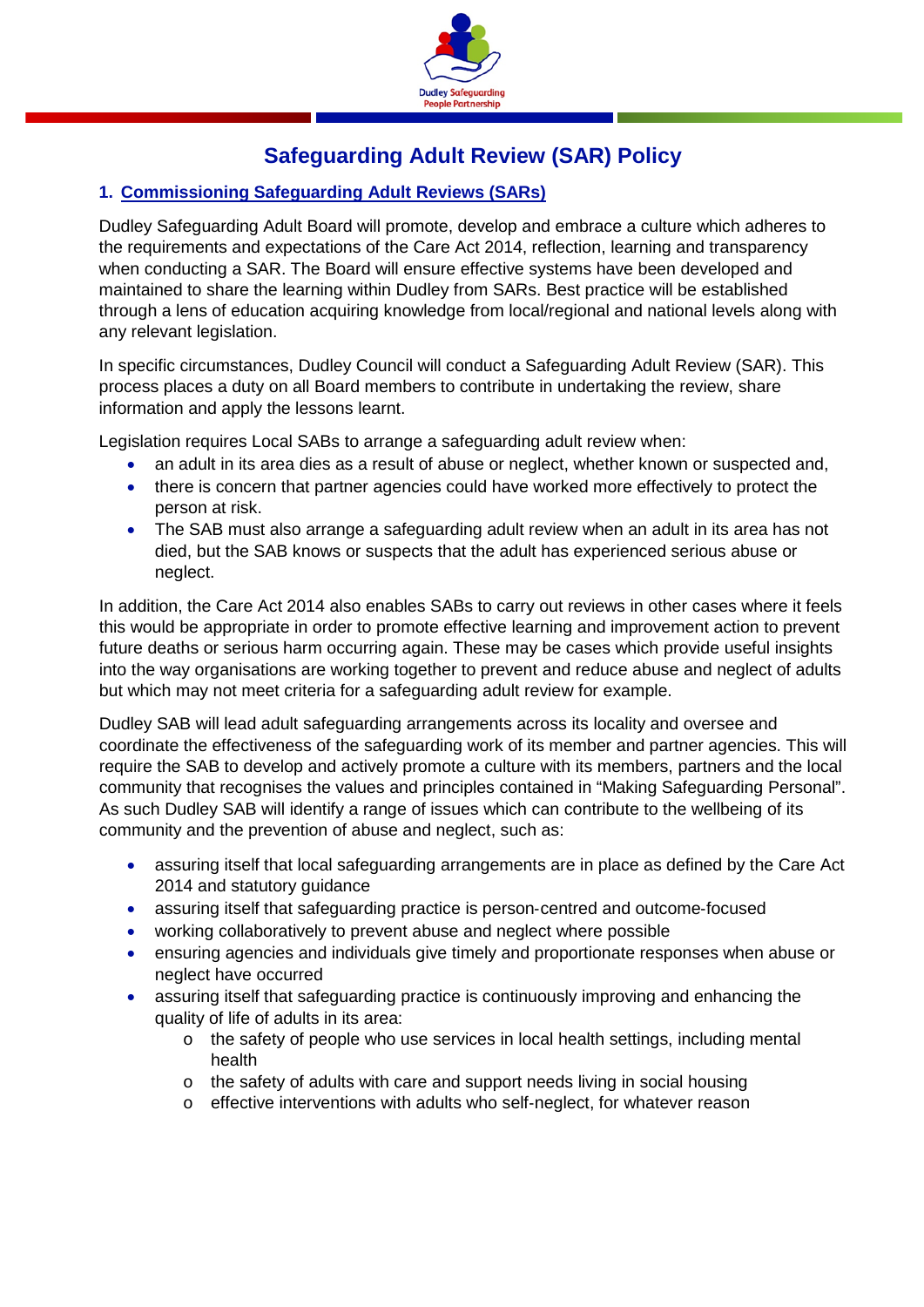

## **2. Raising a SAR**

Dudley Council Safeguarding Adults Board has a protocol based on national guidance, which sets out the criteria for holding a Safeguarding Adult Review. The SAR Panel considers referrals for Safeguarding Adult Reviews and makes recommendations to the Independent Chair of the full Board on whether a Safeguarding Adult Review should be held or if other steps can be taken to respond to the issues that a case has raised. Anyone can make a referral to the SAR Panel by contacting the Safeguarding Adults Board manager. Please see appendix B: Contacts

### **3. How is a Safeguarding Adult Review carried out?**

The Panel draft terms of reference for the Safeguarding Adult Review. Each agency involved in the case, including any independent providers involved, arranges for an Individual Management Review (IMR) to be carried out by a manager independent of the case. The IMR reviews the agencies involvement and actions in the case. It has to address relevant aspects of the terms of reference and be based on a set format including a chronology, a review of recorded information and interviews with the key people involved.

An IMR writer can be a suitably skilled and experienced manager from the agency or an independent person commissioned by the individual agency. The completed IMRs are given to the panel and to an independent Overview Report Writer who uses them and any further inquiries they decide to make, to produce an overview report and a draft summary report, including recommendations on actions or changes needed.

The overview report and draft summary report is presented to the Safeguarding Adult Review Panel. The panel reviews the report and recommended actions. These are then presented to the Safeguarding Adults Board for the senior representatives from each agency on the board to consider and agree the proposed actions needed. It then monitors the implementation of these actions with the help of the Safeguarding Adult review Panel. The summary report is published and made available to the public.

### **4. Safeguarding Adult Review reports**

Dudley is committed to learning and sharing its findings from the Safeguarding Adult Reviews as widely as possible in order to enhance learning and inform practice.

### **5. Roles and responsibilities**

Dudley SAB will ensure judgements about events and practice adhere to the following principle. The policy and procedures are based on the six principles of safeguarding that underpin all adult safeguarding work.

In order to meet their core duties and overarching objective, SABs will require information including general and personal data. Personal data is needed to undertake, for example, Safeguarding Adult Reviews and general data is needed to identify trends and patterns in safeguarding activity, abuse and neglect. The grounds on which SABs can require information to be supplied to them are specified in Section 45 of the Care Act 2014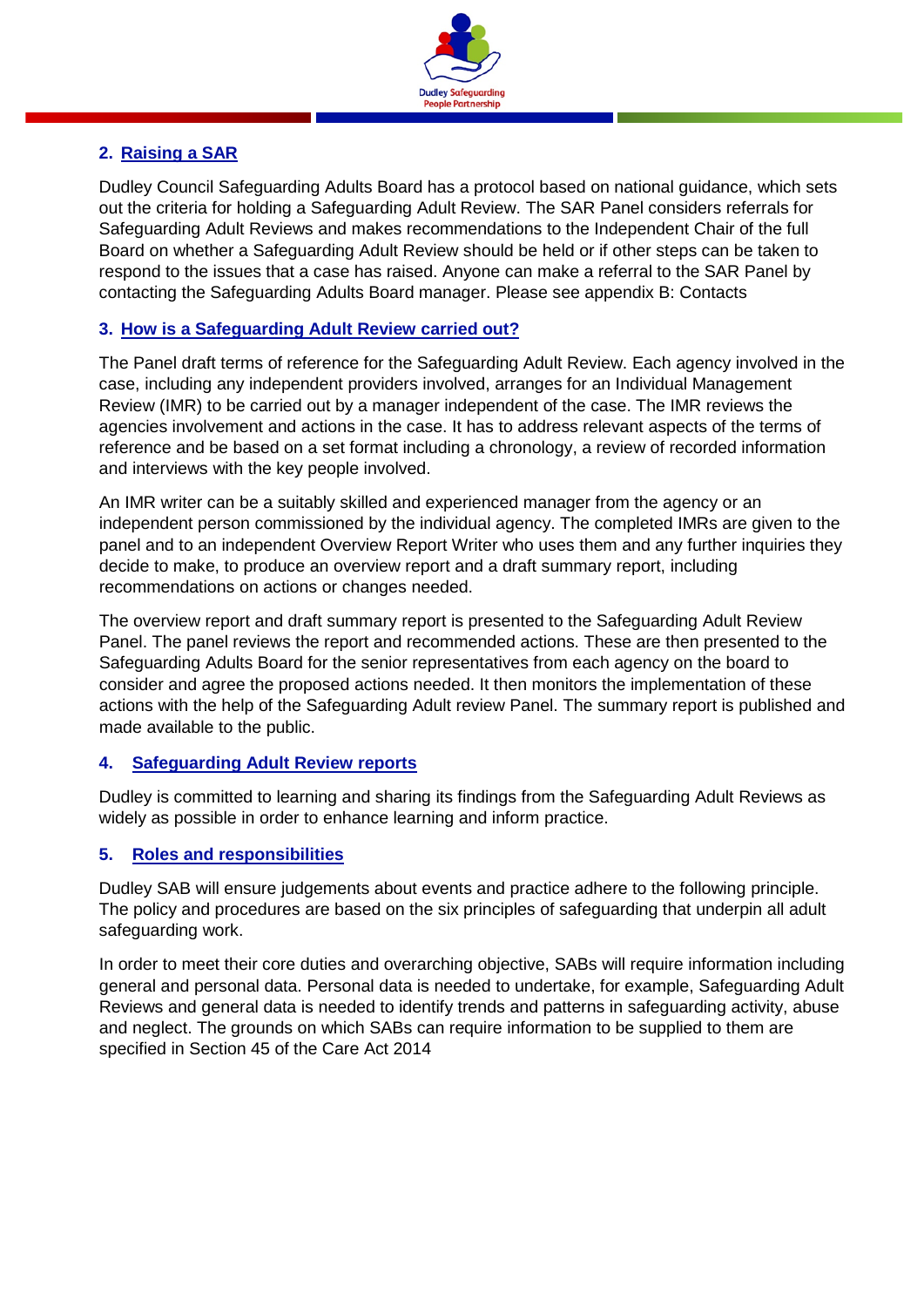

#### **6. Outside of SAR remit**

Where the SAB agrees that a situation does not meet the criteria but agencies will benefit from a review of actions other methodologies can be considered. These include:

- Serious Incident Review: Organisations should use their own SI procedures if this is deemed suitable and special consideration should be given to the involvement of relevant partner organisations
- Individual Management Review (IMR): IMR's are reviews undertaken by a single agency / organisation and are a critical analysis of that organisation's management of the case. IMR will identify lessons the organisation has learnt from the review and the actions
- Reflective Practice Session: The original participants in the case may review identified aspects of the case as part a reflective practice session chaired by the Safeguarding Lead or other such suitable person

The SAB should be primarily concerned with weighing up what type of review process will promote the most effective learning and improvement action to prevent future deaths or serious harm occurring again. This may be where a case can provide useful insights into the way organisations are working together to prevent and reduce abuse and neglect of adults.

SARs may also be used to explore examples of good practice where this is likely to identify lessons that can be applied to future cases.

Early discussions need to take place with the adult, family and friends to agree how they wish to be involved. The adult who is the subject of any SAR need not have been in receipt of care and support services for the SAB to arrange a review in relation to them.

SARs should reflect the 6 safeguarding principles. SABs should agree terms of reference for any SAR they arrange and these should be published and openly available. When undertaking SARs the records should either be anonymised through redaction or consent should be sought.

The following principles should be applied by SABs and their partner organisations to all reviews:

There should be a culture of continuous learning and improvement across the organisations that work together to safeguard and promote the wellbeing and empowerment of adults, identifying opportunities to draw on what works and promote good practice

The approach taken to reviews should be proportionate according to the scale and level of complexity of the issues being examined

Reviews of serious cases should be led by individuals who are independent of the case under review and of the organisations whose actions are being reviewed

Professionals should be involved fully in reviews and invited to contribute their perspectives without fear of being blamed for actions they took in good faith

Families should be invited to contribute to reviews. They should understand how they are going to be involved and their expectations should be managed appropriately and sensitively

The purpose of a SAR is to determine what the relevant agencies and individuals involved in the case might have done differently that could have prevented harm or death. This is so that lessons can be learned from the case and those lessons applied to future cases to prevent similar harm occurring again. Its purpose is not to hold any individual or organisation to account. Other processes exist for that, including criminal proceedings, disciplinary procedures and employment law.